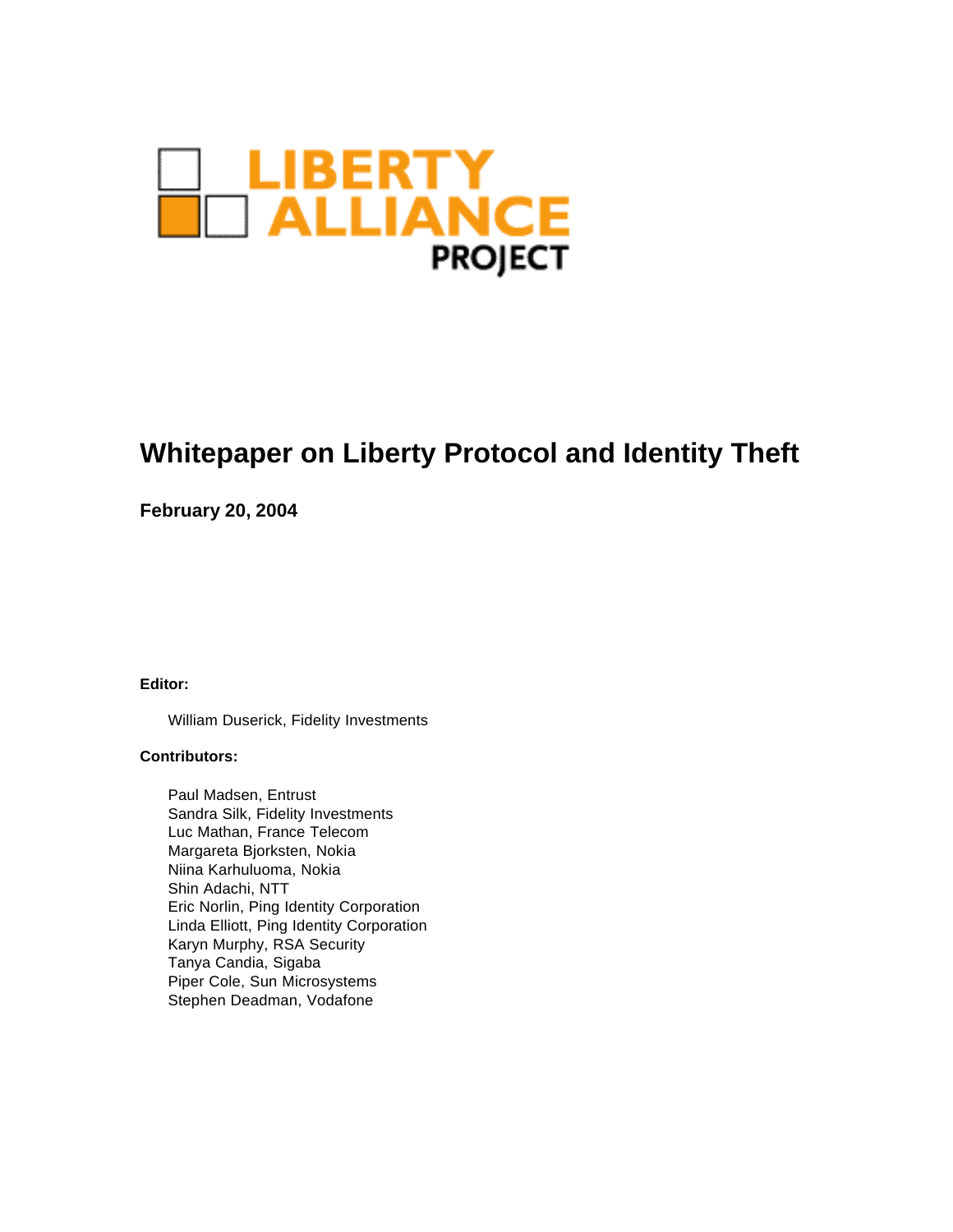### **Abstract:**

Identity theft, a modern crime of this modern age, has become a significant threat to the growth of electronic commerce. Cases of misuse of online accounts by imposters as well as creation of new accounts using stolen identity and attribute information are prevalent. The resulting press accounts have served to dampen citizen, corporate, and government enthusiasm for electronic interactions which are sensitive or have monetary value.

Federated identity management provides the ability to leverage authentication and use personal or business information stored with one online entity to conduct business with another. The Liberty Alliance Project is developing standards for federated identity management which emphasize security and support the privacy of users in a networked world. This paper discusses how the Liberty Alliance Project addresses the current issue of identity theft through specifications, best practice documentation and implementation guidelines.

Identity federation as specified by the Liberty Alliance Project is a controlled method by which partnering companies can provide more integrated and complete customer service to a qualified group of individuals within certain sets of business transactions. The mechanisms inherent in the concepts of identity federation, and the Liberty Alliance Project specifications in particular, should help protect the user from theft and abuse. There are several considerations which lead to this conclusion:

- Superior security and privacy inherent in interactions
- No single point of failure, i.e. limited information in any one repository
- Permission-based access to attributes
- Upgrades to the specifications to deal with breach experience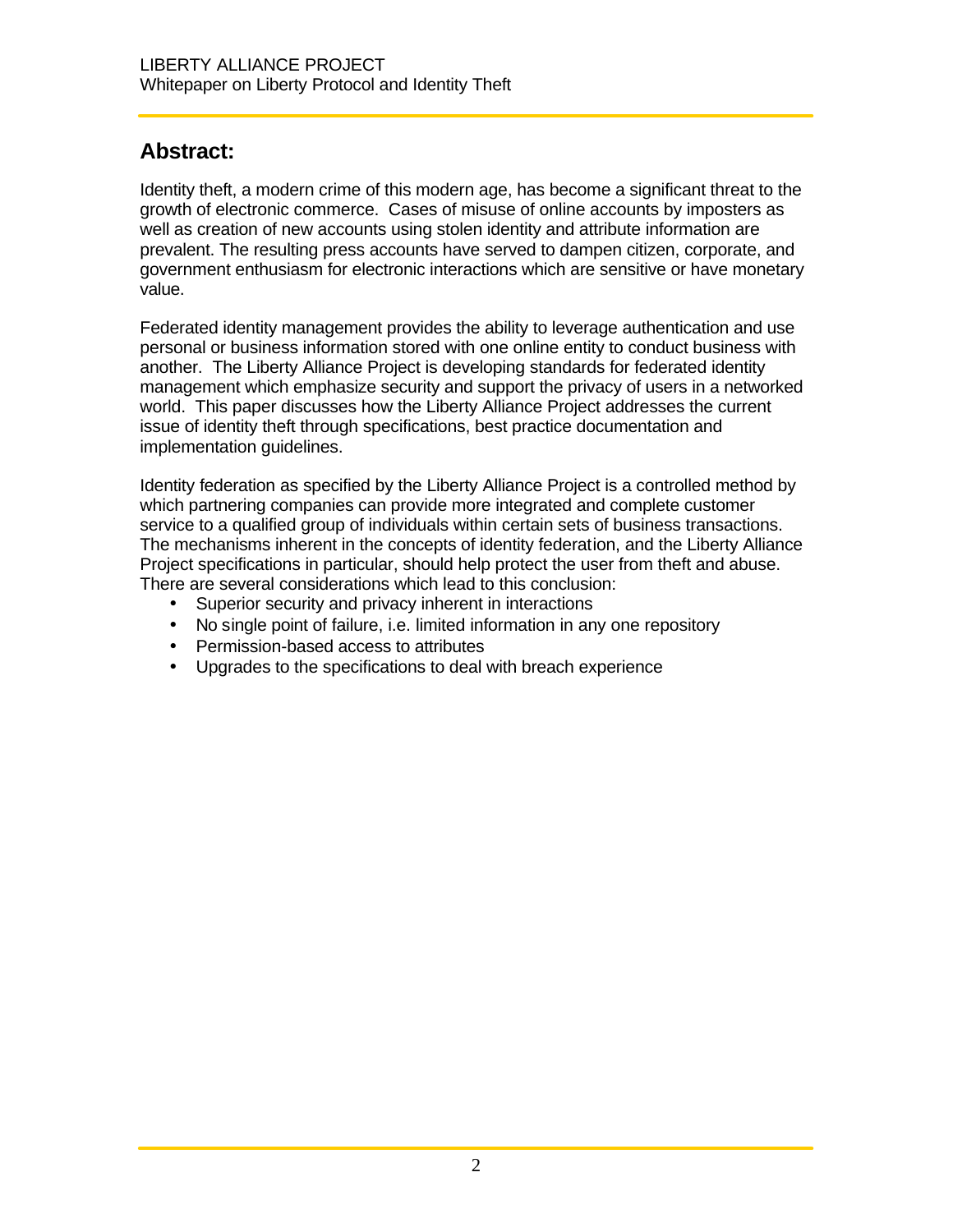# **Table of Contents**

| 5. Deployment Recommendations to Further Reduce Risk of Identity Theft or Fraud  9 |  |
|------------------------------------------------------------------------------------|--|
|                                                                                    |  |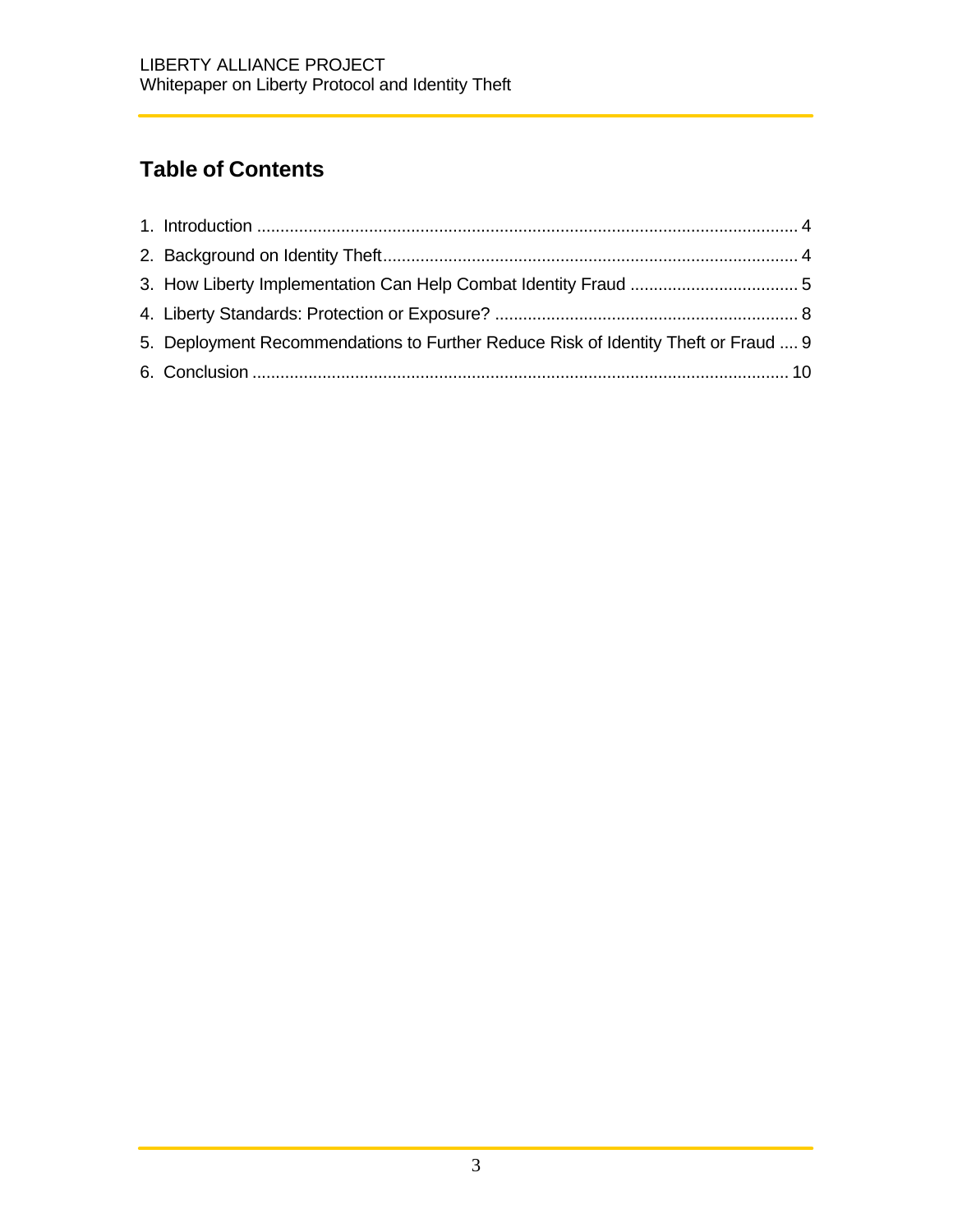## **1. Introduction**

Identity theft, while not new, has quickly gained the attention of consumers, businesses, and legislators around the world. As Internet use continues to grow rapidly, identity theft poses a threat to the expansion of electronic commerce. With each week a new report of the theft or misuse of individuals' information appears from every corner of the globe. The incidence of identity theft is already widespread. A September 2003 survey by the U.S. Federal Trade Commission estimated that 10 million Americans have been victims of one kind of identity fraud or another. Increasingly as a result, some who transact over the Internet harbor second thoughts before they hit the 'Submit' button, while others who have already taken that step may live in fear for what may already be happening to their personal information.

Identity theft is not solely or even primarily the result of Internet hackers. Digging through trash is a more likely method of obtaining an individual's personal information than by hacking into a customer database. Still, online consumers and businesses may not be comforted by this fact and remain in search of adequate defenses. While merely ceasing many Web transactions is an option for some, for most it is too stringent a measure. Some argue that the fewer places that one submits personal information or purchases goods and services online, the less likelihood that personal information can be obtained illegally. Not surprisingly, however, more pragmatic consumers continue to expect that the online world should offer the same convenience, security, and privacy as the offline world, and they are demanding solutions.

One solution that is becoming available to consumers and businesses is federated identity management, that is, the ability to use or leverage information about themselves stored with one or more online commercial entities to conduct business with others. The Liberty Alliance Project is leading the way towards federated identity management and in turn furthering the privacy and security of individuals in a networked world.

The purpose of this white paper is to discuss identity theft and the related problem of identity management, and show how the Liberty Alliance Project addresses the current issue of identity theft through its specifications and through best practice implementation guidelines.

# **2. Background on Identity Theft**

Identity theft occurs when an individual wrongfully obtains and uses another person's personal data in some way that involves fraud or deception, typically for economic gain. Bold thieves may start by stealing physical items such as wallets, purses, and mail, each of which often contain identification information or financial or credit data. Less brazen criminals may dig through trash of individuals or businesses in search of personal data on discarded documents. The high-tech criminal steals personal information shared on the Internet, or uses personal data stolen offline to commit fraud or theft online. In practice, the clever identity thief combines the two: he collects victims' data by stealing physical items and completes the crime using information available on the Internet.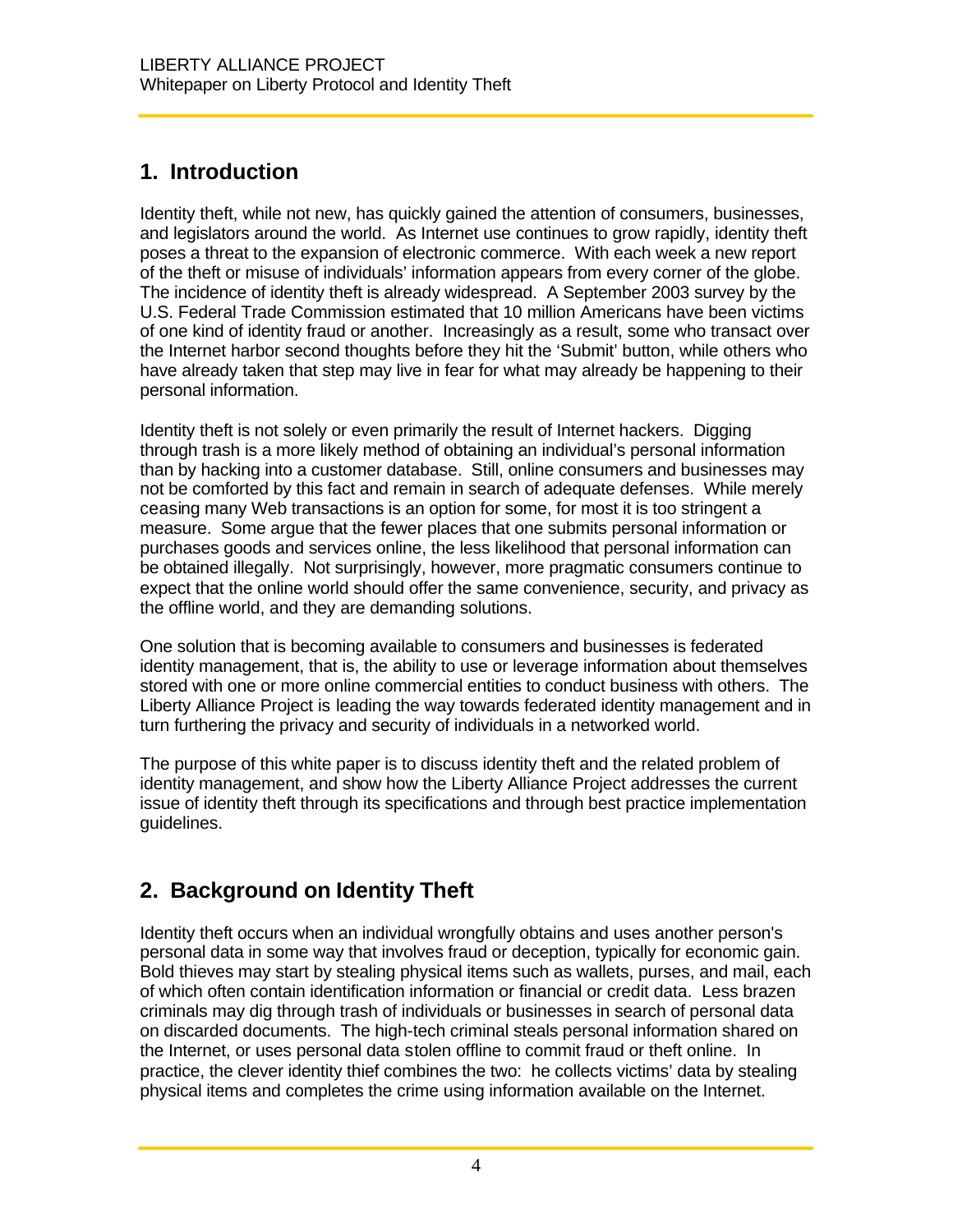With this information, imposters open up credit card or utility accounts and run up charges. Often there is enough data to open a full-service bank account or wireless account and begin writing bad checks or establish phone service, while circumventing the sophisticated authentication and verification processes designed to prevent fraud. It may take time to detect these frauds, since resultant mail in the form of a statement or bill often goes to a 'new' address; the hint of something wrong isn't given until the 'real' identity holder attempts to open an account and uncovers surprising credit report irregularities. Of all the harms caused by identity theft, destroying an individual's creditworthiness may be the worst. The impression of a poor credit rating can wreak havoc on one's everyday commercial activity, and the effort to correct it can be overwhelming.

In the online world, imposters have found the Internet as a more direct gateway to fraud. They use the information they obtain to establish or re-set ID/Password combinations. Once authenticated, criminals can change profile information, transact, and move money. Victims are often frustrated in their initial attempts to claim fraud; the initial onus is often placed on the customer to prove that she did not re-set a PIN or establish an online account access.

Consumers, wary of this trend, may become reluctant to share personal information necessary to make online purchases or transactions in the first place. Others may try to rein in their personal information by limiting the number of firms with whom they want to establish an online relationship or to transact business online. They may select only their most trusted service providers, such as their employer, Internet access provider or financial institution to hold and protect such sensitive data as a government issued ID, driver's license number, or credit card numbers. Still others may merely exercise the opt-out choices offered by some firms to restrict personal information sharing. In each of these examples, the flow of information is somehow limited. This only succeeds in reducing in some way the vibrancy of electronic commerce, whose very lifeblood depends on free information flow.

### **3. How Liberty Implementation Can Help Combat Identity Fraud**

Key Definitions:

- $Principal = you$  the reader, an end user or consumer
- Identity Provider (IdP) = the company that you trust, knows you and holds some of your personal details
- Service Provider  $(SP)$  = another company you deal with and trust, that needs some of the data held by the IdP
- Opaque identifier = a unique machine-to-machine reference used by SP and IdP only when they exchange your data

One of the problems with online identity is the sheer number of identities and passwords a user has to manage. When consumers resort to typical solutions – by creating easyto-remember passwords, such as a pet's name or a child's birthday, or by using the same password for multiple sites – the result may be greater insecurity. Global single sign-on (SSO) - the ability to go to a single site, log on and from there securely access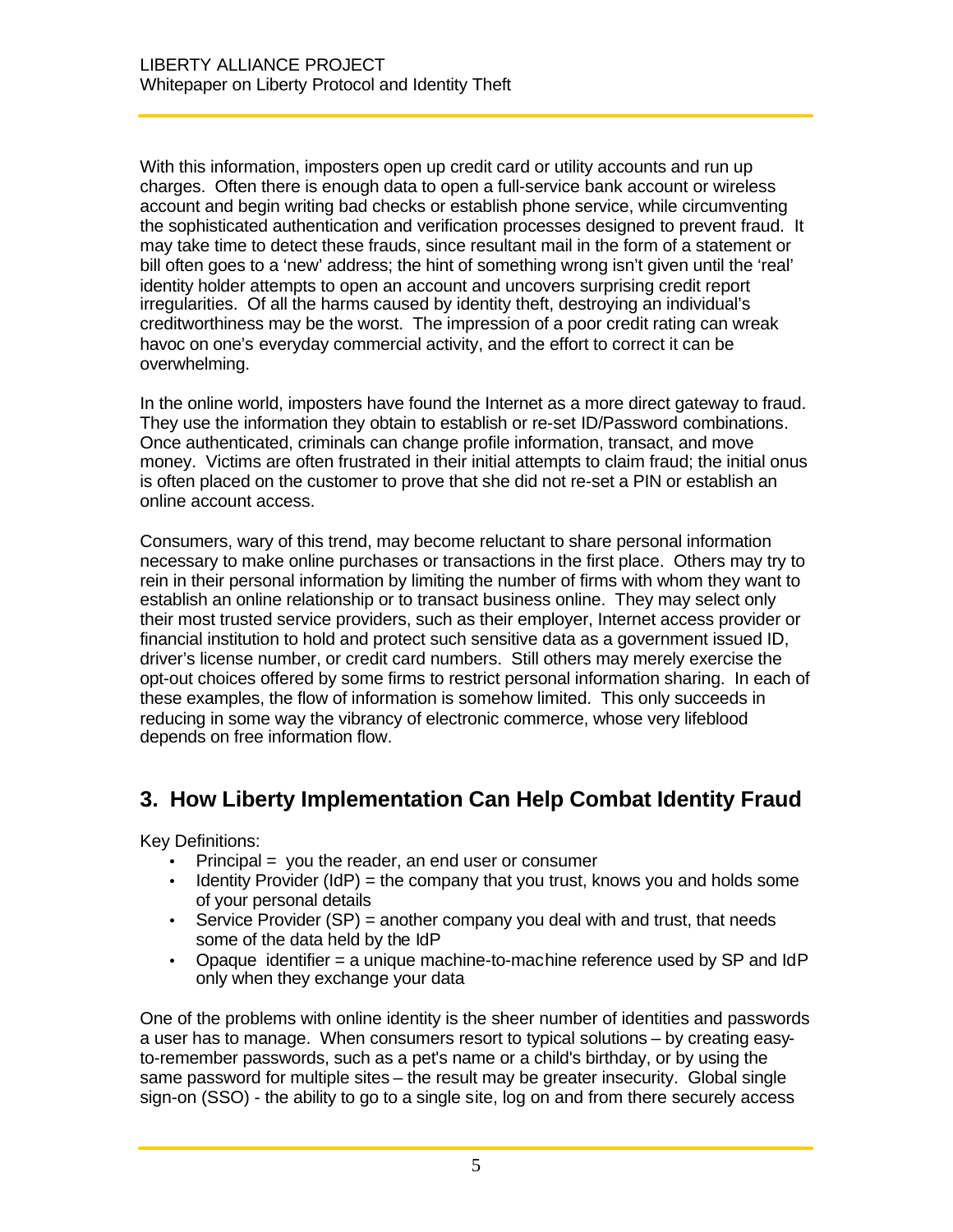multiple accounts at disparate sites (each with its own account and authentication structure) - is a key feature of the Liberty Alliance protocols. Global single sign-on allows the user (or Principal, in Liberty Alliance terms) to rely upon a single, secure password rather than use many, improving the security of the user's online identity.

The Liberty Alliance's solution to the complexities of seamless Web traversal and secure identities is Identity Federation, a controlled method by which partnering companies can provide more integrated and complete customer service to a qualified group of individuals within certain sets of business transactions. By controlling the scope of access to participating websites, by enabling consent-driven, secure, cross-domain transmission of a Principal's personal information, and by leveraging the underlying business relationships to respond in a concerted manner to potential identity abuse, the Liberty Alliance standards can help to reduce the ease of committing identity fraud, as well as its frequency, and the potential impact of each instance of such fraud.

### *Benefits to Businesses*

Businesses bear most of the economic burden of identity theft. Consequently, businesses have much to gain by using better protections and can benefit from reduced risk of identity fraud under the Liberty model. Currently, many enterprises use an identity framework that involves a government issued identifier (e.g. national ID number, Social Security number, driver's license number, etc.) or account number. These identifiers may be common across Web sites or readily available through such media as paper account statements. In addition, because they are 'static' and portable, these identifiers can be used at multiple Web sites/services if stolen. As the regulation relating to personal information, particularly with regard to its security and disclosure, increases around the world, the potential business liability for wrongfully exposing this information will increase.

The Liberty model in its use of an opaque identifier provides a built-in partial protection from identity theft or fraud. With federation, the Identity Provider and Service Provider together establish the opaque identifier(s) to be used to refer to a particular Principal. Subsequent SSO communications use this agreed-upon pseudonym for the Principal. . In addition to requiring that it be presented with a 'valid' opaque identifier (i.e. one previously established with the Identity Provider purportedly presenting it) the Service Provider will base its trust in the Identity Provider's SSO assertion through signatures, certificate chains, validity intervals and other technical mechanisms. The credentials are transient and limited to a specific domain, and the opaque identifier is valid only between these two companies and will not enable identity fraud to occur elsewhere if stolen. The use of an opaque identifier should therefore help to minimize the risk of liability for wrongful exposure of personal information. Even if an opaque identifier were compromised, the partnering companies could easily substitute a new value with no negative impact to the Principal; indeed, Principals will almost certainly be oblivious to the actual value of the opaque identifiers used to refer to them.

The Liberty Alliance standards specify that the SSO assertion must clearly indicate the Identity Provider (a fact likely logged by the Service Provider). If a Principal claims that activity conducted with a Service Provider was the result of identity theft/fraud originating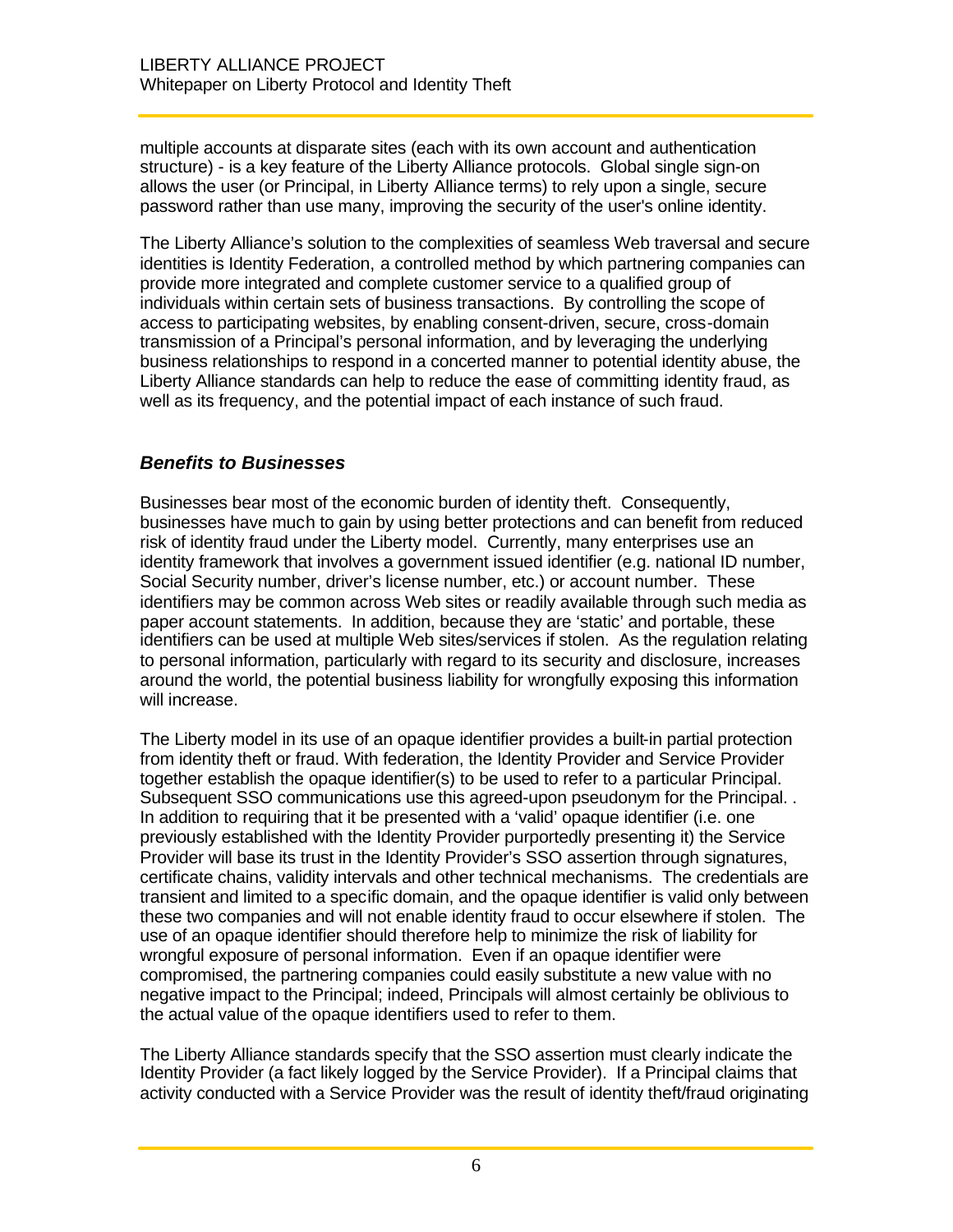elsewhere, then the Service Provider can easily determine if the entry point for this disputed activity in their domain was through a federated SSO with a particular Identity Provider or through an authentication performed locally at the Service Provider. In such cases, the governing business agreement between the two companies should facilitate rapid investigation and resolution of the dispute for the Principal with minimal inconvenience to the Principal. Since customer satisfaction and "stickiness" is the business goal of this federated SSO service, hassle-free resolution of such disputes among "partner" companies will foster customer loyalty.

### *Benefits to Individuals*

Although the prerequisite to active federated SSO is a business agreement and trust between company networks, the actual linking of the disparate identities depends on an action on the part of the Principal. There is no valid cross-domain access until the Principal registers his/her validated identities, requiring initial successful login to both federated SSO domains. Just as the opaque identifier lessens the risk of liability for businesses, so too does it lessen the risk of identity theft/fraud for the individual. The opaque identifier itself is useless outside of this specific company pairing. As stated above, there is no transitive property to this value. Furthermore, the valid identifier must originate and receive positive assertion from the appropriate Identity Provider validated with current credentials; it is not valid with the Service Provider in any other context.

By comparison, an ad hoc non-Liberty SSO portal between companies X and Y might transmit a more widely-used static identifier, such as a government issued identifier for social benefits or a driver's license. This may be intercepted and used for identity theft/fraud in unrelated domains both online and offline. The scope of potential identity theft/fraud damage to the Principal is greatly reduced when companies deploy the Liberty Alliance federated identity model.

A Principal who has registered for federated SSO between contracted partners can expect the two companies to work together on any investigation of identity fraud that might involve one or the other, since a business agreement and trust infrastructure exists between the two. In contrast, in situations where a centralized identity management system enabled fraudulent access to multiple domains, the Principal could not expect any combined effort between the exploited Service Providers to occur, but would have to deal with each separately.

The extent of damage that can be committed against the Principal through identity fraud at one partner is limited to the specific business overlap of the partnership. Using the example above, identity fraud at Company E would put only the information relevant to a particular account (for instance, a retirement benefits plan) at Company F at risk, but none of the Principal's other accounts held at Company F. If federated access to sensitive personal information was also blocked at the Company F, then sensitive personal information such as the government benefits identifier for the Principal would still be private at this point in the scenario, and federated SSO would not enable broader identity theft and fraud activities.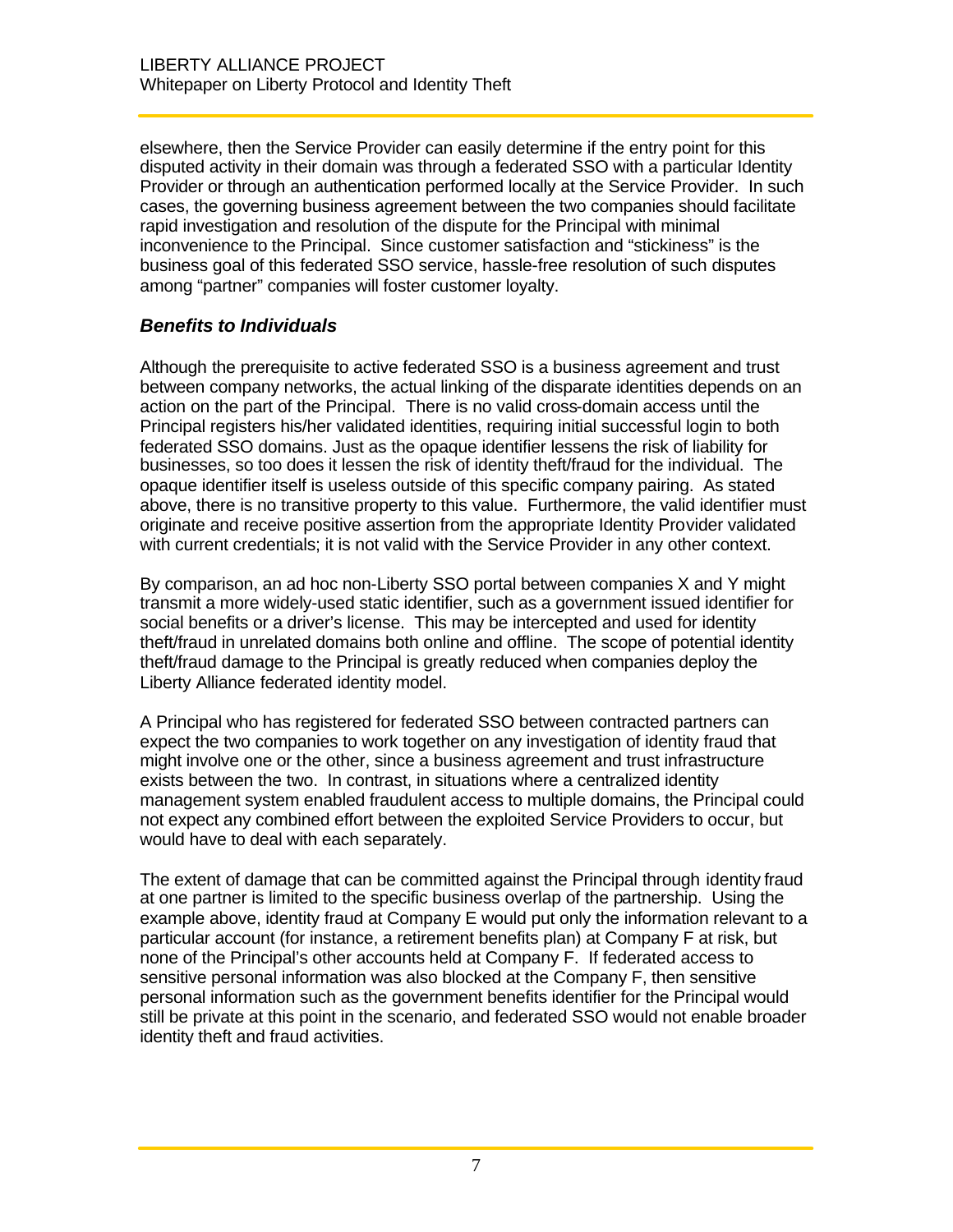## **4. Liberty Standards: Protection or Exposure?**

One question that is likely to be posed to any single sign-on protocol is "Does this leave the user open to easier exploitation by identity thieves?" Fortunately, while it would be untrue to state that they constitutes the "silver bullet" against identity theft, the mechanisms inherent in the concepts of identity federation and the Liberty Alliance (LA) specifications in particular, do help protect the user from theft and abuse. There are several considerations which lead to this conclusion:

- Superior security and privacy inherent in interactions between the Principal, Identity Provider and Service Provider
- No single point of failure, i.e. limited information in any one repository
- Permission-based access to attributes
- Upgrades to the specifications to deal with breach experience
- Coordinated response to incidents of fraud

Each of these points is discussed below.

#### Superior security and privacy

Enterprises which adopt the Liberty Alliance specifications for identity federation interchange are adopting standards which have a high level of security and privacy protection built in. As a result, identity interactions which operate under the Liberty Alliance specifications are also adopting standards which reduce the risk of fraud or security breaches through sniffing, hacking, replay, and other common online attack modes.

### No single point of failure

Since identity and attribute information remains distributed in the identity federation model, there is no common repository, no catastrophic point of failure in the event of a breach of an entity's databases. The federated model is the result of a direct agreement between individual companies and does not apply to a transitive relationship. A logon/authentication data pair for a single site is not necessarily useful at other sites, as it would be in the case of a centralized data repository for authentication data. For example, if company A has federated SSO with company B and company B has federated SSO with company C that does not mean that company A has federated SSO with company C. Further, only if the breached site has been accepted as an Identity Provider (IdP) for federation, is there any risk of this data being useful to gather data from other distributed sites federated to it through the SSO. But as we will see below, any damage is attenuated by the fact that LA specifications permit easier and faster detection of breaches.

### Permission-based access to attributes

In the Liberty Alliance protocols, access to personal information, or attributes, is permission-based. As a result, in addition to attribute data being distributed, that data may only be accessed with the Principal's permission. This has two benefits when considering the issue of exposure. First, any given site or resource which the Principal accesses will only have the data required for that application, and not data which is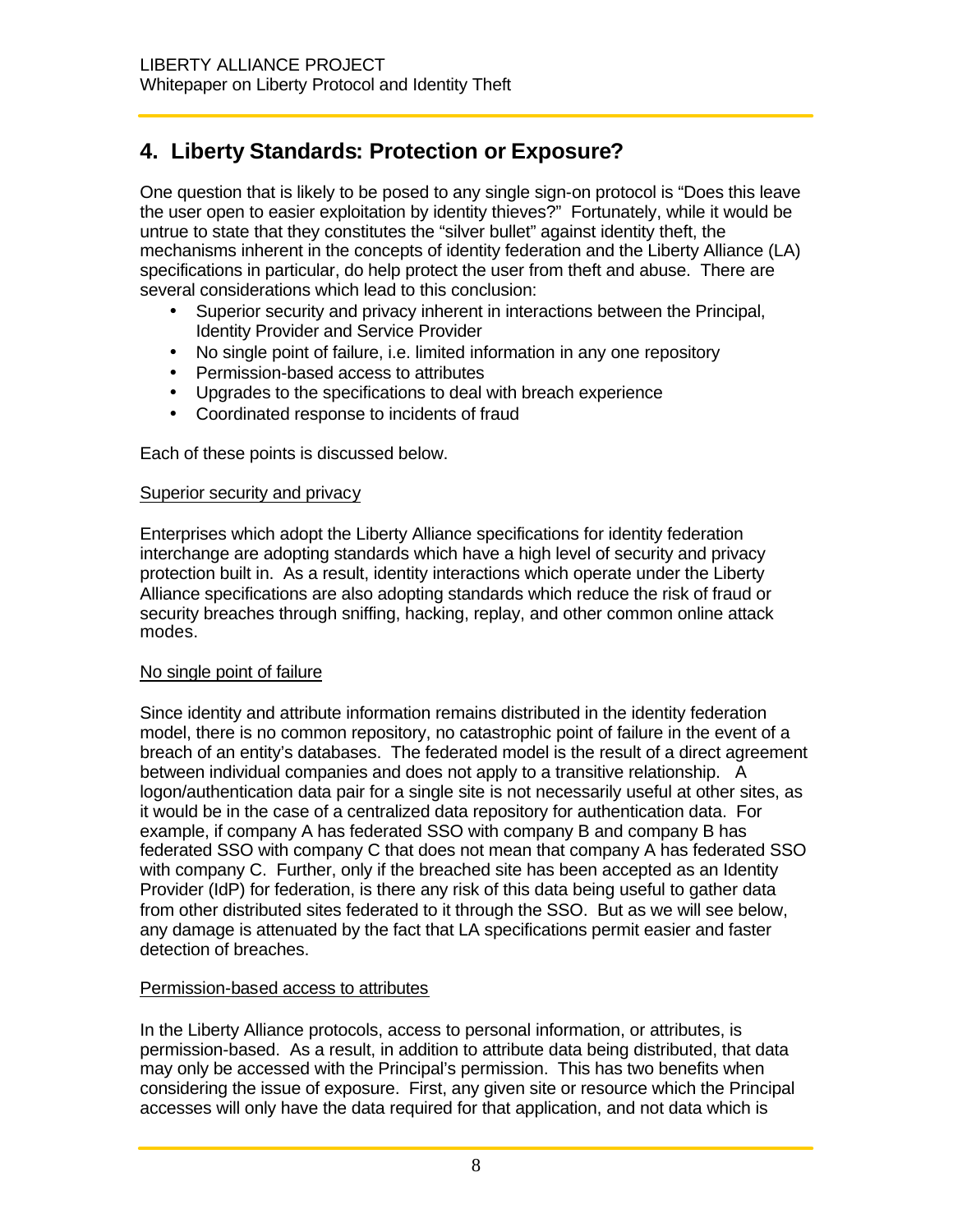extraneous to that application; this results in limited data exposure at any one site. Secondly, under the most stringent implementation, a Principal may require explicit consent in order to link a new account to the existing SSO, which affords the best opportunity to restrict access in the event of an active attack. The table below illustrates a possible permission structure.

|                          | <b>Default</b> | <b>Strict</b> |
|--------------------------|----------------|---------------|
| <b>Federation</b>        | each           | each          |
| SSO                      | initial        | each          |
| <b>Attribute Release</b> | initial        | each          |

#### Upgrades to the specifications

Recognizing that some security breaches are inevitable, participation in the Liberty Alliance Project, or at a minimum, keeping current with upgrades to the Liberty Alliance specifications, will provide entities and users with access to the most current best practices, and the most current state-of-the-art security and privacy upgrades to those specifications. All security breaches are problems, but the combined experiences of the participants in the Alliance, and their combined efforts to combat those experiences with upgrades to specifications and best practices, is much more powerful than any individual enterprise attempting to understand security dynamics and activities and formulate responses on their own. Any enterprise which uses specifications and practices which are the result of input from the collection of Alliance participants will be ahead of the efforts of any individual enterprise acting on it own, and may possibly keep the users ahead of most attackers.

#### Coordinated response to incidents of fraud

The necessity for a business framework with agreements between Identity Providers and Service Providers provides a basis of trust and cooperation. It is upon this framework that participants can implement procedures for rapid investigation and resolution of incidents of identity theft.

### **5. Deployment Recommendations to Further Reduce Risk of Identity Theft or Fraud**

1. The scope of authority for federated identifiers should be equal to the customer service goal identified by the participating companies. The Service Provider should limit the Principal's access to the specific business service for which the overlap exists. Using the pension plan example above, if Company E is the Identity Provider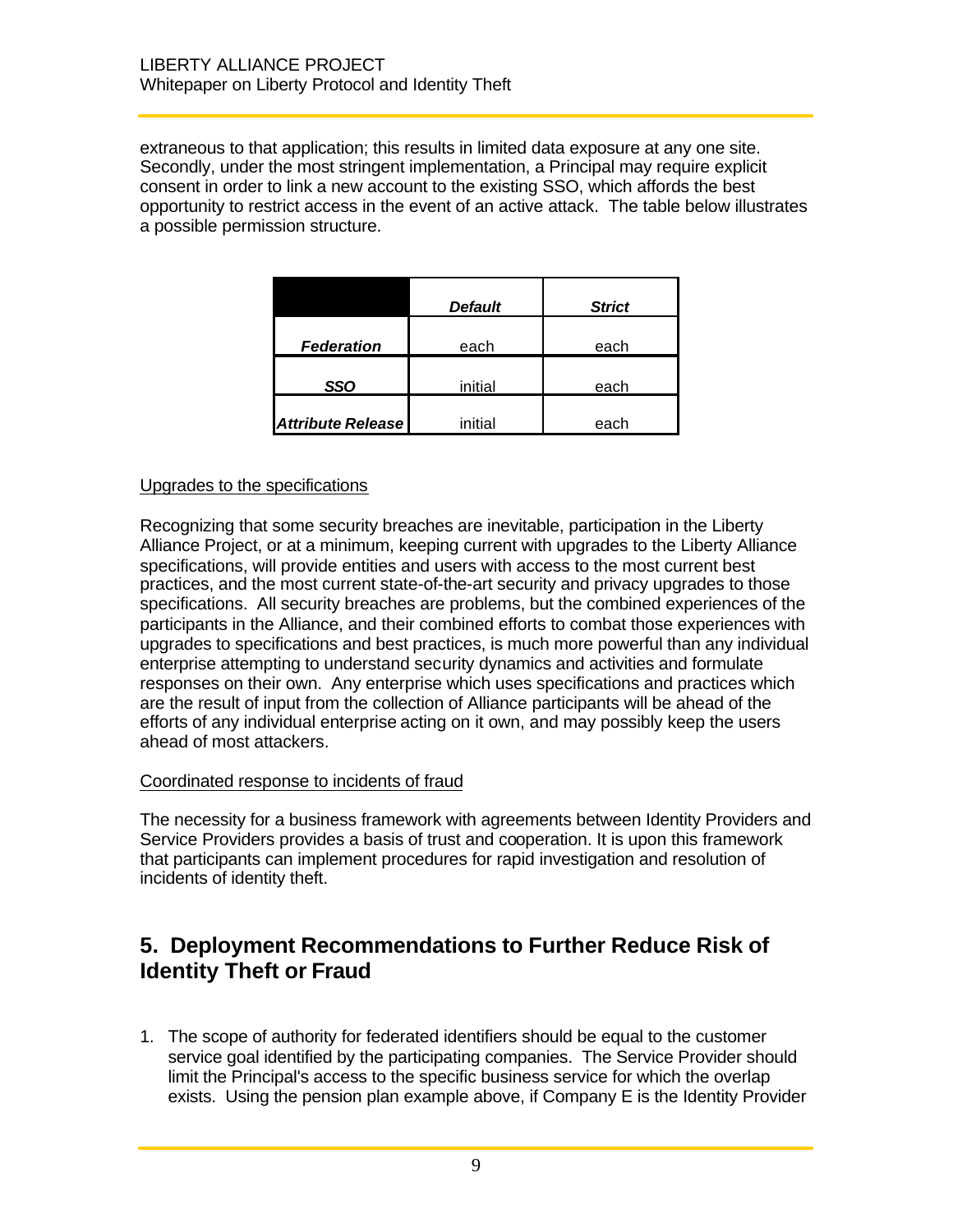for which federated SSO is enabled to their benefits administration Service Provider (Company F), then the opaque identifier recognized by Company F should have access only to Company E's benefits plan info for that Principal, even if that individual has a broader customer relationship with Company F. Activity outside of this scope should require direct authentication (login) with the Service Provider.

- a. This limitation recognizes that individuals occasionally divulge login credentials to "trusted" family members or advisors who act on their behalf. Since federated SSO expands the authority of a particular login credential into another business domain, this limitation reduces the scope of activity that can be conducted via identity misuse at a federated SSO Identity Provider.
- b. An additional benefit to this implementation is ability to identify suspicious customer behavior. If the company logs incidences of "access denied" or login redirects that are abandoned, these may correlate to Identity Theft at the Identity Provider – someone attempting to commit fraudulent activity via the federated SSO.
- 2. Since the underlying tenet of federated identity is to *distribute* identification information, Service Providers may offer Principals choice regarding the disclosure of sensitive personal information via federated SSO authentication. For example, if Company E collects name and address information for a Principal, and Company F has collected the government-issued ID for a Principal, then federated SSO between E and F could provide a desired aggregation of data if the Principal allowed such disclosure. When equivalent data is available in a single domain, it may enable identity theft or fraud.
- 3. Whenever a Principal activates federated SSO between participating companies, Service Providers should send a confirmation of the activity to a Principal's postal address of record. This represents a new access point for an existing relationship and protects the Principal against a family member, financial advisor, or unrelated third party with knowledge of his/her login credential from enabling a federated SSO to their own ID at another company without the Principal's knowledge or consent. Alternatively, a Service Provider could make a log of federated activity available to the Principal. This can enable the Principal to spot inappropriate federation and access.

### **6. Conclusion**

The mechanisms inherent in the Liberty Alliance specifications do not prevent identity theft and abuse, but they do help protect the user from digital identity theft and abuse. As we have seen throughout this document, some of the main facts in plain words are:

Liberty specifications lower the risk of identity theft because of higher security and privacy standards.

Liberty specifications limit the damage of identity theft caused to Principals because 1) all their personal data is not concentrated in the same single site, and 2) Principals control which sites can share what data.